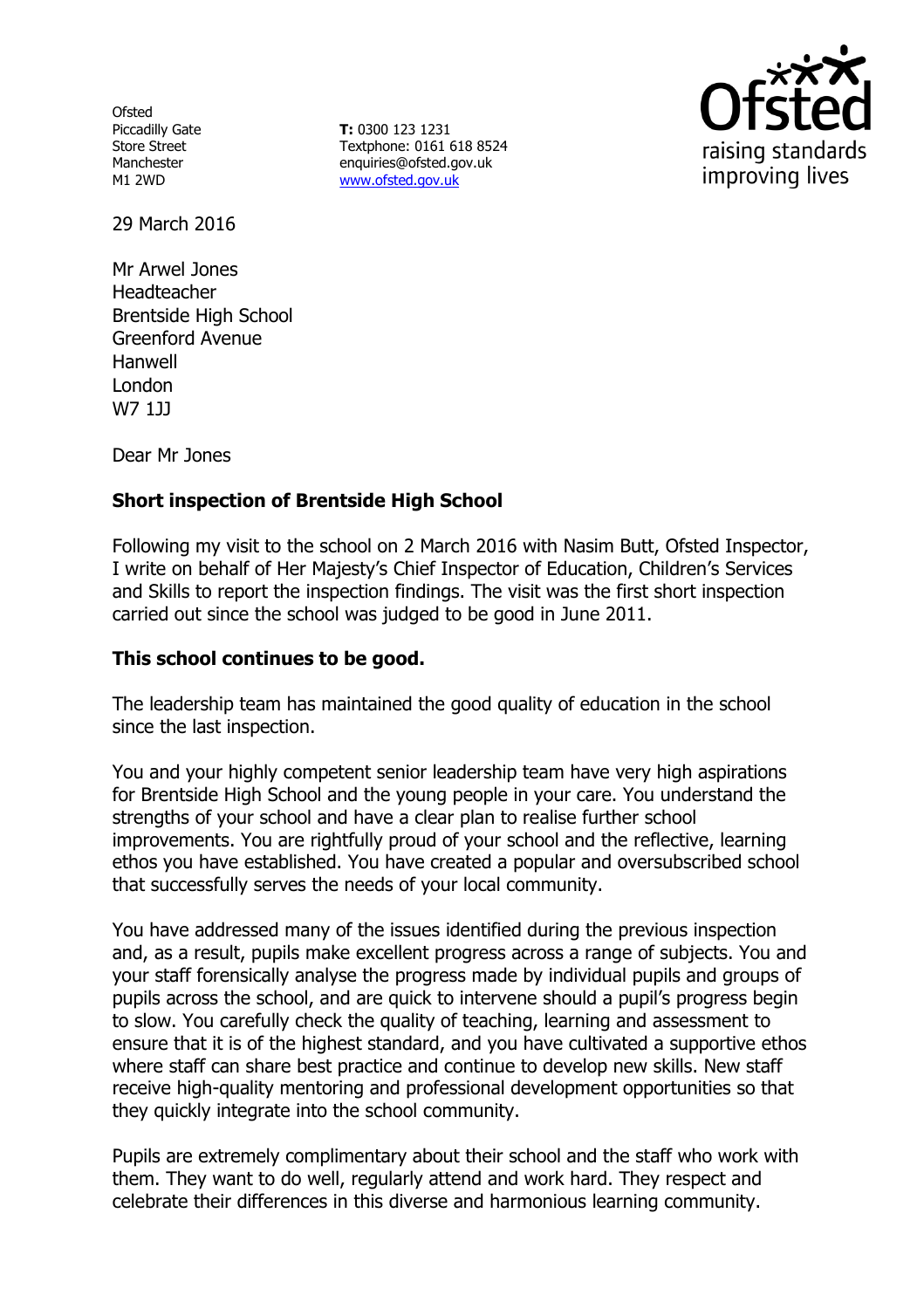

## **Safeguarding is effective.**

You, your senior leaders and the governing body give very high priority to ensuring that pupils in the main school and learners in the sixth form are kept safe. Staff have received appropriate training in line with current guidelines, including keeping children safe in education, issues around female genital mutilation and the 'Prevent' duty. Those responsible for overseeing child protection arrangements are well trained, keep accurate and timely records of referrals, and work effectively with outside agencies. Staff are clear about their responsibilities and what they should do if they are concerned about a pupil's welfare or safety. Attendance is carefully tracked and, overall, is above the national average.

Pupils feel extremely safe at school. The large, modern site is secure, spacious and well supervised. Pupils were quick to explain whom they could talk to, should they have any concerns. Pupils hold the 'SAFE' (student and family education) workers in high esteem, one being described as 'like a mother' as she 'always has time to listen to us'. Pupils are given a range of information on how to keep themselves safe in modern Britain and are given opportunities to discuss issues around, for instance, bullying, knife crime and becoming a good citizen. The majority of parents who responded to Ofsted's online questionnaire, Parent View, believe that their child is safe at the school.

## **Inspection findings**

- You are an experienced and highly effective system leader of education and you use this knowledge to develop your leadership team. As a result, leaders at all levels are highly competent and aspirational for the continuing success of the school. You and your team have a realistic understanding of the strengths and detailed plans for further school improvement.
- School leaders have strived relentlessly to ensure that new appointments are of the highest calibre and that there is high-quality support available for those new in post.
- School leaders regularly check the quality of teaching, learning and assessment across the school. A new system of subject 'reviews' is being introduced so that a range of information can be used to check the quality of teaching and learning delivered by each department.
- The governing body are experienced, stable and highly effective. They have an in-depth understanding of the progress information provided by school leaders and rigorously challenge where necessary.
- The school is oversubscribed and expanding. Consequently, another phase of building work is underway to ensure that pupils have an appropriate learning environment.
- Leadership of the provision for pupils who have special educational needs or disability is strong. Systems for tracking this group are robust and the school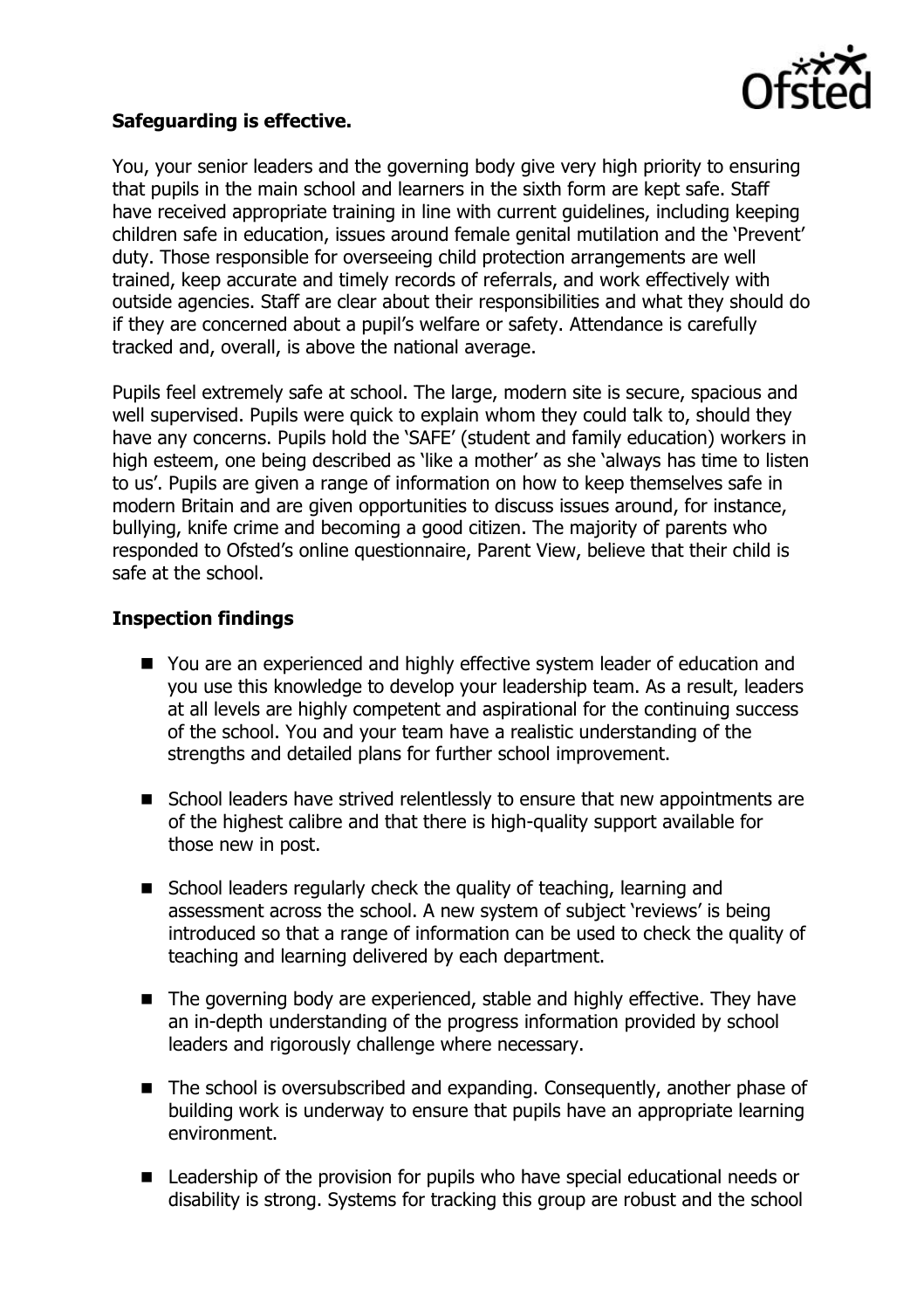

instigates a number of effective strategies to support them in their learning. Consequently, progress over time for this group is good.

- **Pupils enter Year 7 with attainment that is just below the national average.** By the time they leave at the end of Year 11, many pupils make very good progress from their starting points, across a range of subjects.
- However, in some subjects, the progress pupils make is not as strong. Information provided by the school on the progress current pupils are making indicates that there is still variation across year groups and subjects. School leaders know where this is the case and are working hard to minimise these inconsistencies.
- Many disadvantaged pupils make better progress than this group nationally, particularly in English. However, there are still gaps between the progress this group makes and their peers in both English and mathematics. School leaders are aware of this situation and specifically target pupil premium funding at minimising these gaps. The governing body carefully monitors how this funding is being spent and the impact on individual pupils. As a result, these gaps are closing.
- Leadership of the large and inclusive sixth form is strong. Transition arrangements into the sixth form are highly effective, including for those learners moving from other schools. A range of information, advice and guidance is given so that learners make appropriate choices about subjects, higher education, apprenticeships and employment. Extra-curricular opportunities are wide and charity work encouraged. Student leadership is highly regarded, particularly in their work mentoring younger pupils. Many learners make good progress and the majority achieve places at their chosen universities. However, the progress made in some subjects is still variable.

#### **Next steps for the school**

Leaders and those responsible for governance should ensure that:

- **P** pupils and groups of pupils, make the same accelerated progress across all subjects and in all year groups
- teaching is of a consistently high standard across all subjects
- $\blacksquare$  pupils consistently receive regular and helpful information on how they can improve their work, in line with the school's feedback policy.

I am copying this letter to the Chair of the Governing Body, the Regional Schools Commissioner and the Director of Children's Services for the London Borough of Ealing. This letter will be published on the Ofsted website.

Yours sincerely